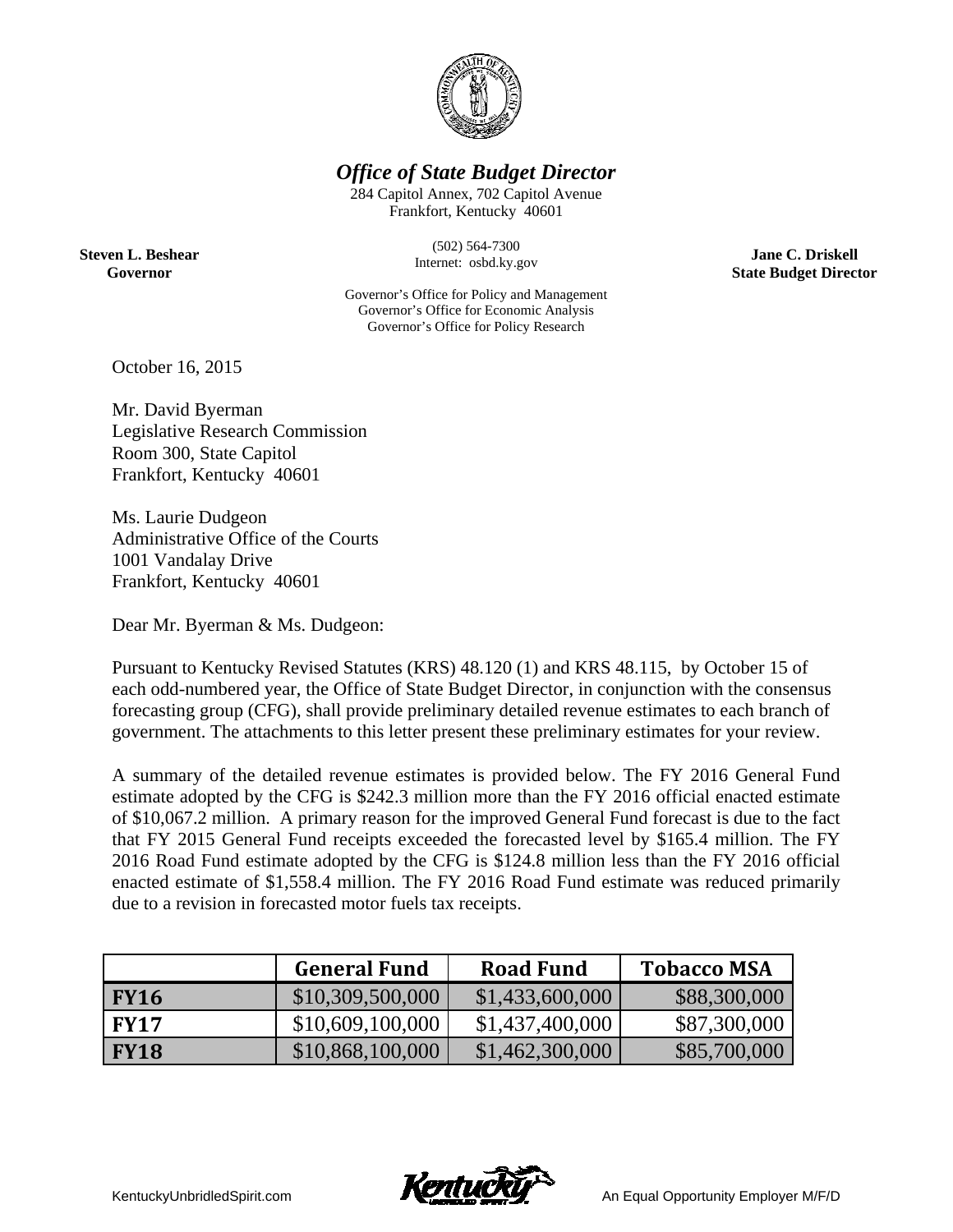The General Fund, Road Fund, and MSA Tobacco Fund estimates were prepared in cooperation with the Consensus Forecasting Group, and represent an agreement by the Group as to the most likely outcome for revenues in the current fiscal year and upcoming biennium. The Consensus Forecasting Group consists of individuals knowledgeable about the state and national economies and the revenue and financial conditions of the Commonwealth. Appointed jointly by State Budget Director and the Legislative Research Commission, the members are: Dr. Frank O'Connor (Chair), Dr. Bruce Johnson, Dr. Alan Bartley, Dr. James McCoy, Ms. Janet Harrah, Mr. David Sinclair. Major assistance was provided by the Office of State Budget Director: Gregory Harkenrider, Gene Zaparanick-Brown, Thomas Jones, Michael Jones, and Justin Tapp.

Please feel free to contact my office if you have any question regarding the material included in this packet.

Sincerely,

Jane C. Diskel

Jane C. Driskell State Budget Director

c: Governor Steven L. Beshear

**Attachments**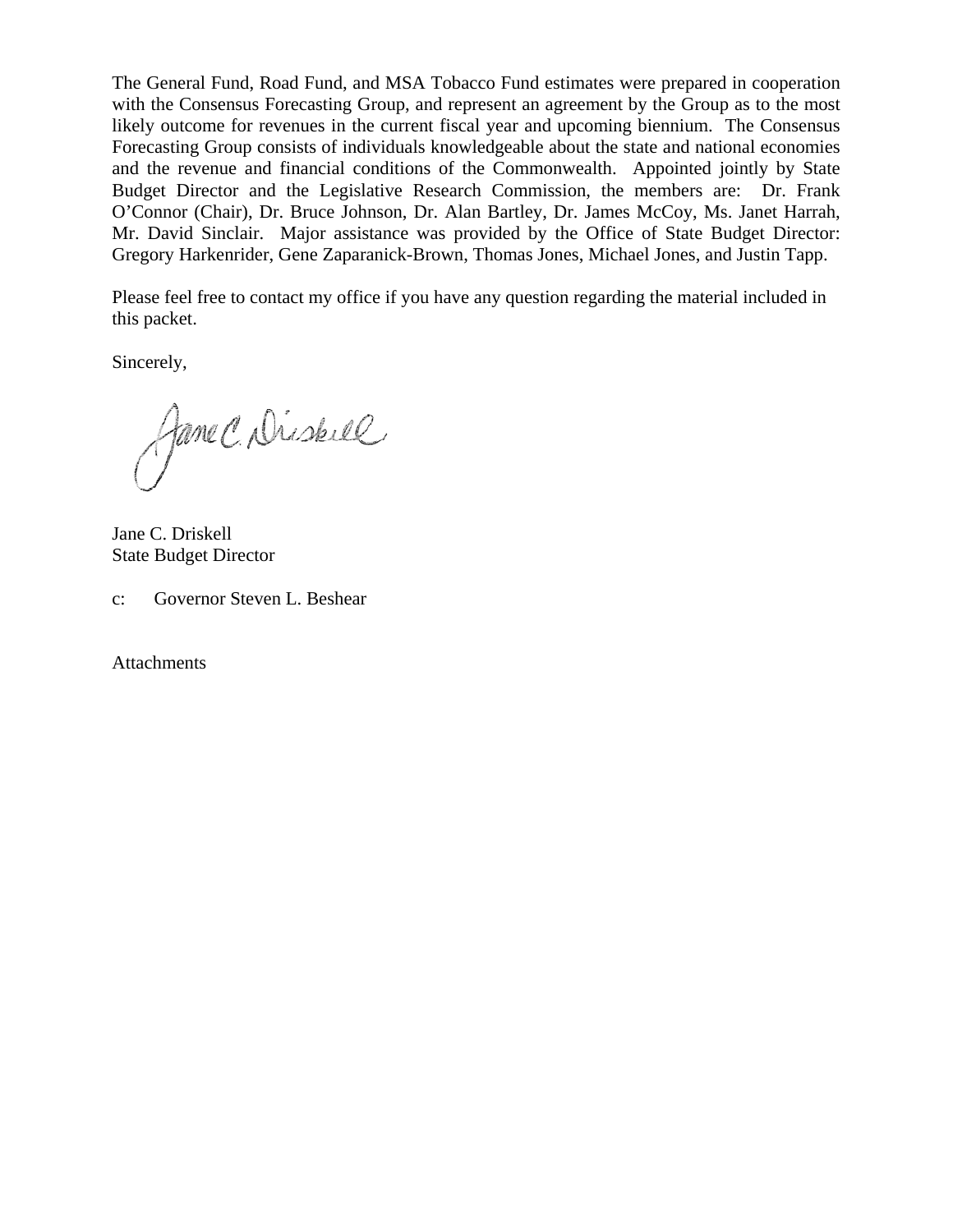## **SENATE MEMBERS**

**Robert Stivers**  President, LRC Co-Chair Speaker, LRC Co-Chair Speaker, LRC Co-Chair Speaker, LRC Co-Chair **David Givens** President Pro Tem **Damon Thayer Ray S. Jones II** Minority Floor Leader **Dan "Malano" Seum** Majority Caucus Chair **Gerald A. Neal** Minority Caucus Chair **Jimmy Higdon** Majority Whip **Julian M. Carroll** Minority Whip

October 15, 2015

**Damon Thayer**<br>Majority Floor Leader **LEGISLATIVE RESEARCH COMMISSION** Ray Sulphes II State Capitol 700 Capitol Avenue **Frankfort KY 40601** 

 Capitol Fax 502-564-2922 Annex Fax 502-564-6543

> **David A. Byerman Director**

## **HOUSE MEMBERS**

**Gregory D. Stumbo Jody Richards** Speaker Pro Tem Majority Floor Leader **State Capitol 700 Capitol Avenue Frankfort KY 40601 Jeff Hoover** Minority Floor Leader **502-564-8100 Sannie Overly** Majority Caucus Chair **Stan Lee** Minority Caucus Chair lrc.ky.gov **Johnny Bell** Majority Whip **Jim DeCesare** Minority Whip

Jane C. Driskell State Budget Director Office of the State Budget Director Room 284, Capitol Annex Frankfort, Kentucky 40601

Dear Ms. Driskell:

In accordance with KRS 48.120 and 48.115, the Consensus Forecasting Group (CFG) assembled on October 13, 2015 to consider preliminary revisions to the official revenue estimates for FY 2016 and to develop preliminary revenue estimates for FY 2017 and FY 2018. The preliminary estimates adopted by the CFG during the October 2015 meeting are contained in the table below.

| <b>Fiscal Year</b> | <b>General Fund</b> | <b>Road Fund</b> |  |  |
|--------------------|---------------------|------------------|--|--|
| 2016               | \$10,309,500,000    | \$1,433,600,000  |  |  |
| 2017               | \$10,609,100,000    | \$1,437,400,000  |  |  |
| 2018               | \$10,868,100,000    | \$1,462,300,000  |  |  |

The FY 2016 General Fund estimate adopted by the CFG is \$242.3 million more than the FY 2016 official enacted estimate. A primary reason for the improved General Fund forecast is due to the fact that FY 2015 General Fund receipts exceeded the forecasted level by \$165.4 million. The FY 2016 Road Fund estimate adopted by the CFG is \$124.8 million less than the FY 2016 official enacted estimate. The FY 2016 Road Fund estimate was reduced primarily due to a revision in forecasted motor fuels tax receipts. The FY 2016 General Fund and Road Fund estimates adopted by the CFG on October 13, 2015 are preliminary and do not represent an official revision to the FY 2016 revenue estimates.

In addition to providing estimates for the General Fund and the Road Fund, the Consensus Forecasting Group provides estimates of the receipts the Commonwealth may receive from the Phase I Tobacco Master Settlement Agreement (MSA). The figures below represent the MSA revenue estimates adopted by the CFG at the October 2015 meeting and are not included in the General Fund totals. The FY 2016 MSA estimate adopted by the CFG incorporates the effects of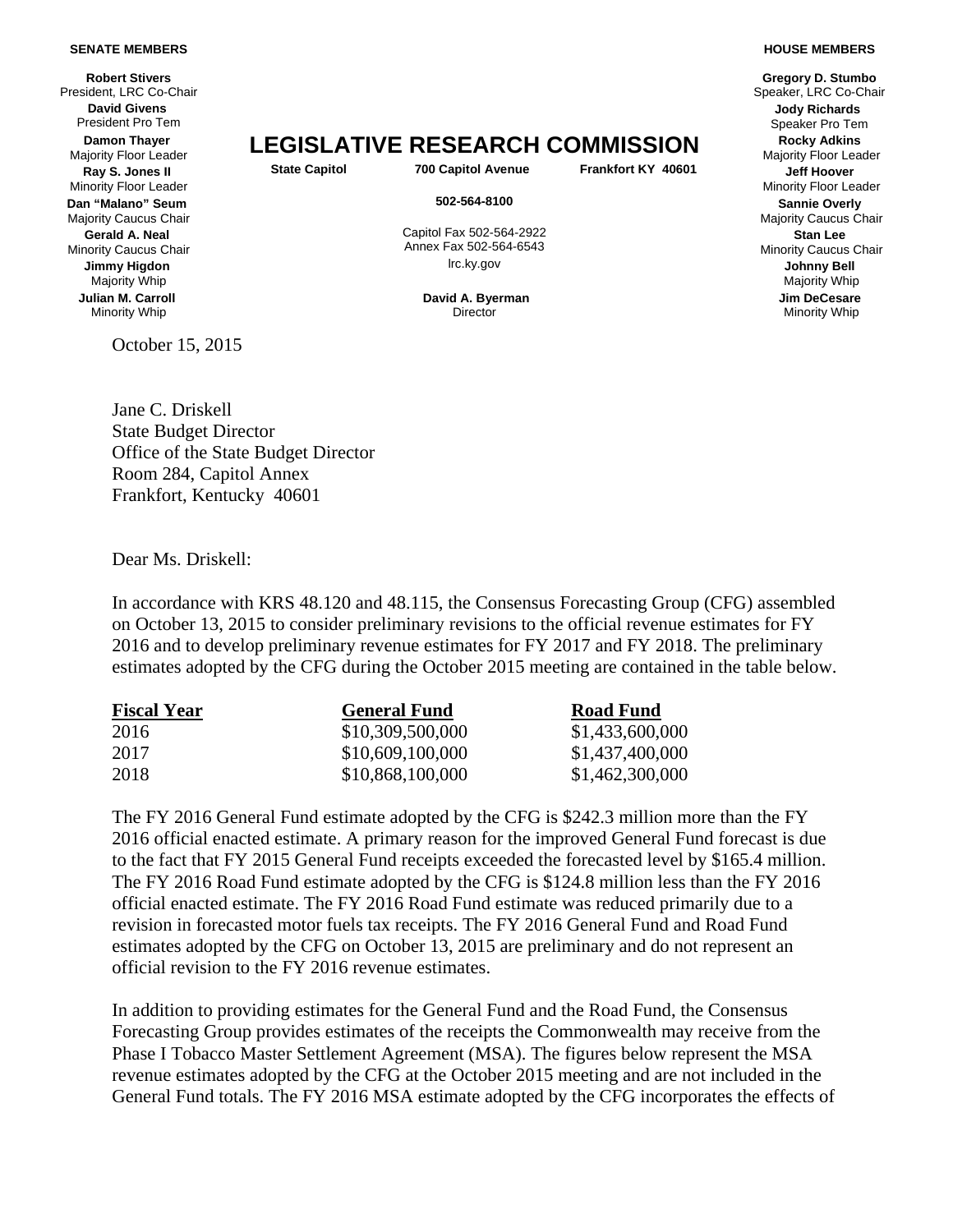the June 2014 Non-Participating Manufacturers settlement. As a result, the FY 2016 MSA estimate has been increased by \$15.9 million when compared to the FY 2016 MSA estimate that was adopted by the CFG on December 19, 2013.

| Fiscal Year | <b>MSA</b> Revenue |  |  |  |  |
|-------------|--------------------|--|--|--|--|
| 2016        | \$88,300,000       |  |  |  |  |
| 2017        | \$87,300,000       |  |  |  |  |
| 2018        | \$85,700,000       |  |  |  |  |
|             |                    |  |  |  |  |

In summary, the General Fund, Road Fund, and MSA revenue estimates adopted by the Consensus Forecasting Group represent an agreement as to the most likely outcome for revenues for the current fiscal year and the upcoming biennium, given the information available on October 13, 2015. In the coming months, the CFG will have an opportunity to revisit the General Fund, Road Fund, and MSA estimates, and will provide the official revenue estimates on or before the fifteenth legislative day of the 2016 Regular Session of the General Assembly as required by KRS 48.120.

Sincerely,

Ho Counor

Frank O'Connor Chairman, Consensus Forecasting Group Professor of Economics Eastern Kentucky University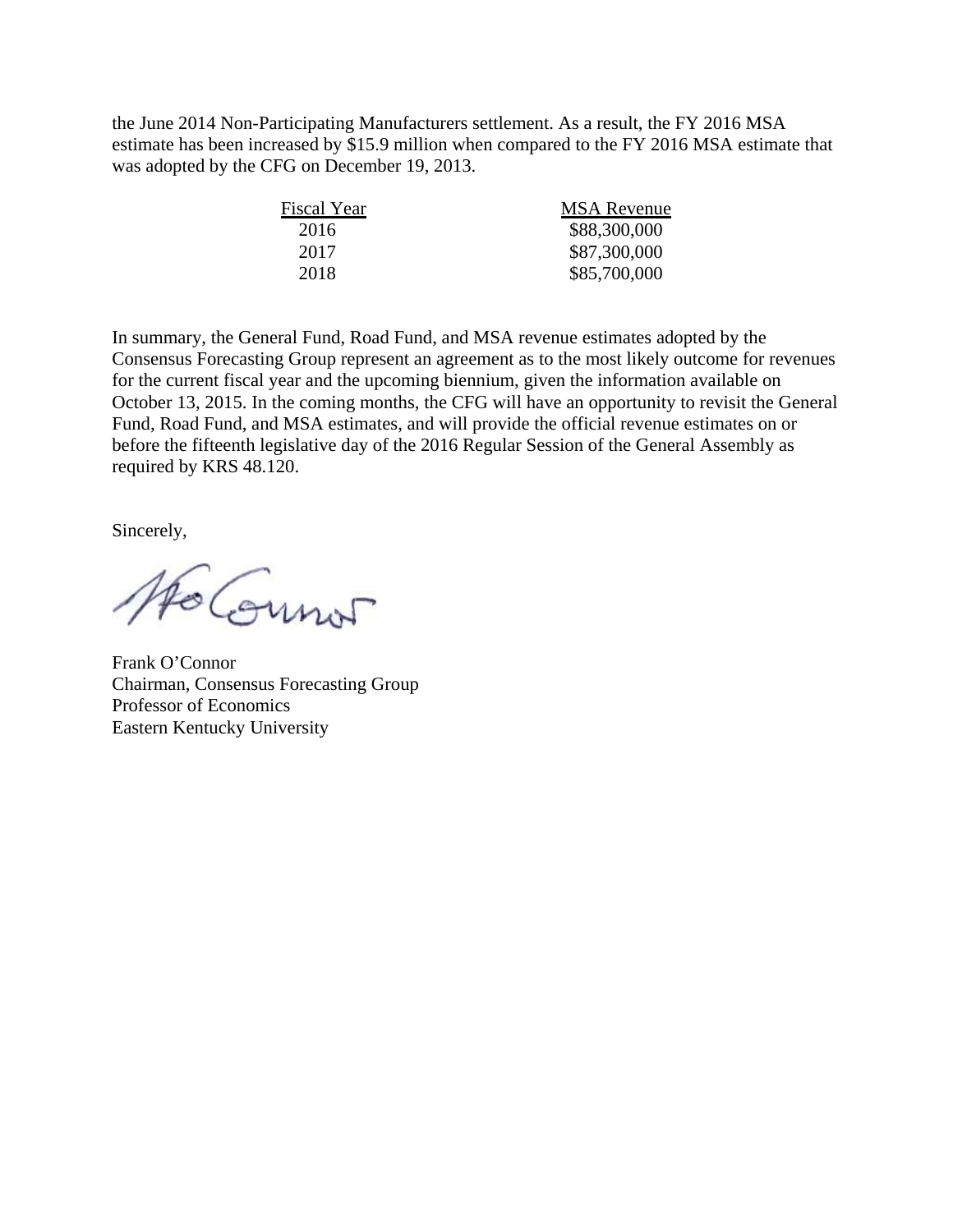## **General Fund GOEA Control Forecast FY16 - FY18 (Millions of Dollars) October 2015**

| <b>October Control</b>    | <b>FY15</b> |        | <b>FY16</b> |         | <b>FY17</b> |         | FY18     |         |
|---------------------------|-------------|--------|-------------|---------|-------------|---------|----------|---------|
|                           | Actual      | %Chg   | Estimate    | $%$ Chg | Estimate    | $%$ Chg | Estimate | % $Chg$ |
|                           |             |        |             |         |             |         |          |         |
| Individual Income         | 4.069.5     | 8.5    | 4,258.0     | 4.6     | 4.412.2     | 3.6     | 4,560.2  | 3.4     |
| Sales and Use             | 3.267.3     | 4.3    | 3.422.0     | 4.7     | 3,540.2     | 3.5     | 3,657.6  | 3.3     |
| Property                  | 563.4       | 0.2    | 573.0       | 1.7     | 585.2       | 2.1     | 598.7    | 2.3     |
| Corporation Income        | 528.1       | 11.2   | 536.3       | 1.6     | 577.2       | 7.6     | 556.4    | $-3.6$  |
| <b>LLET</b>               | 223.8       | 12.3   | 219.8       | $-1.8$  | 223.7       | 1.8     | 221.6    | $-0.9$  |
| Coal Severance            | 180.3       | $-8.7$ | 139.9       | $-22.4$ | 123.6       | $-11.7$ | 115.3    | $-6.7$  |
| Cigarette                 | 220.9       | $-3.2$ | 215.3       | $-2.5$  | 209.6       | $-2.6$  | 205.7    | $-1.9$  |
| Lottery                   | 221.5       | 0.9    | 232.0       | 4.7     | 236.0       | 1.7     | 241.0    | 2.1     |
| Other                     | 691.8       | $-1.0$ | 713.2       | 3.1     | 701.3       | $-1.7$  | 711.6    | 1.5     |
| <b>Total General Fund</b> | 9,966.6     | 5.3    | 10,309.5    | 3.4     | 10,609.0    | 2.9     | 10,868.1 | 2.4     |

| <b>August Control</b>     | <b>FY15</b> |         | <b>FY16</b> |         | <b>FY17</b> |         | <b>FY18</b> |        |
|---------------------------|-------------|---------|-------------|---------|-------------|---------|-------------|--------|
|                           | Actual      | $%$ Chg | Estimate    | $%$ Chg | Estimate    | $%$ Chg | Estimate    | %Chg   |
|                           |             |         |             |         |             |         |             |        |
| Individual Income         | 4.069.5     | 8.5     | 4.243.6     | 4.3     | 4,355.0     | 2.6     | 4,496.0     | 3.2    |
| Sales and Use             | 3,267.3     | 4.3     | 3,377.7     | 3.4     | 3,523.0     | 4.3     | 3,656.9     | 3.8    |
| Property                  | 563.4       | 0.2     | 573.0       | 1.7     | 585.2       | 2.1     | 598.7       | 2.3    |
| Corporation Income        | 528.1       | 11.2    | 568.1       | 7.6     | 597.6       | 5.2     | 593.8       | $-0.6$ |
| <b>LLET</b>               | 223.8       | 12.3    | 219.8       | $-1.8$  | 223.7       | 1.8     | 221.6       | $-0.9$ |
| Coal Severance            | 180.3       | $-8.7$  | 144.4       | $-19.9$ | 135.2       | $-6.4$  | 127.8       | $-5.5$ |
| Cigarette                 | 220.9       | $-3.2$  | 214.6       | $-2.9$  | 207.6       | $-3.3$  | 201.3       | $-3.0$ |
| Lottery                   | 221.5       | 0.9     | 232.0       | 4.7     | 236.0       | 1.7     | 241.0       | 2.1    |
| Other                     | 691.8       | $-1.0$  | 713.2       | 3.1     | 701.3       | $-1.7$  | 728.4       | 3.9    |
| <b>Total General Fund</b> | 9.966.6     | 5.3     | 10.286.4    | 3.2     | 10.564.6    | 2.7     | 10.865.5    | 2.8    |

| <b>Difference</b>         | Difference | Difference | Difference               |
|---------------------------|------------|------------|--------------------------|
|                           |            |            |                          |
| Individual Income         | 14.4       | 57.2       | 64.2                     |
| Sales and Use             | 44.3       | 17.2       | 0.7                      |
| Property                  | -          | -          | $\overline{\phantom{0}}$ |
| Corporation Income        | (31.8)     | (20.4)     | (37.4)                   |
| <b>LLET</b>               |            |            |                          |
| Coal Severance            | (4.5)      | (11.6)     | (12.5)                   |
| Cigarette                 | 0.7        | 2.0        | 4.4                      |
| Lottery                   | -          | -          | $\overline{\phantom{0}}$ |
| Other                     |            |            | (16.8)                   |
| <b>Total General Fund</b> | 23.1       | 44.4       | 2.6                      |